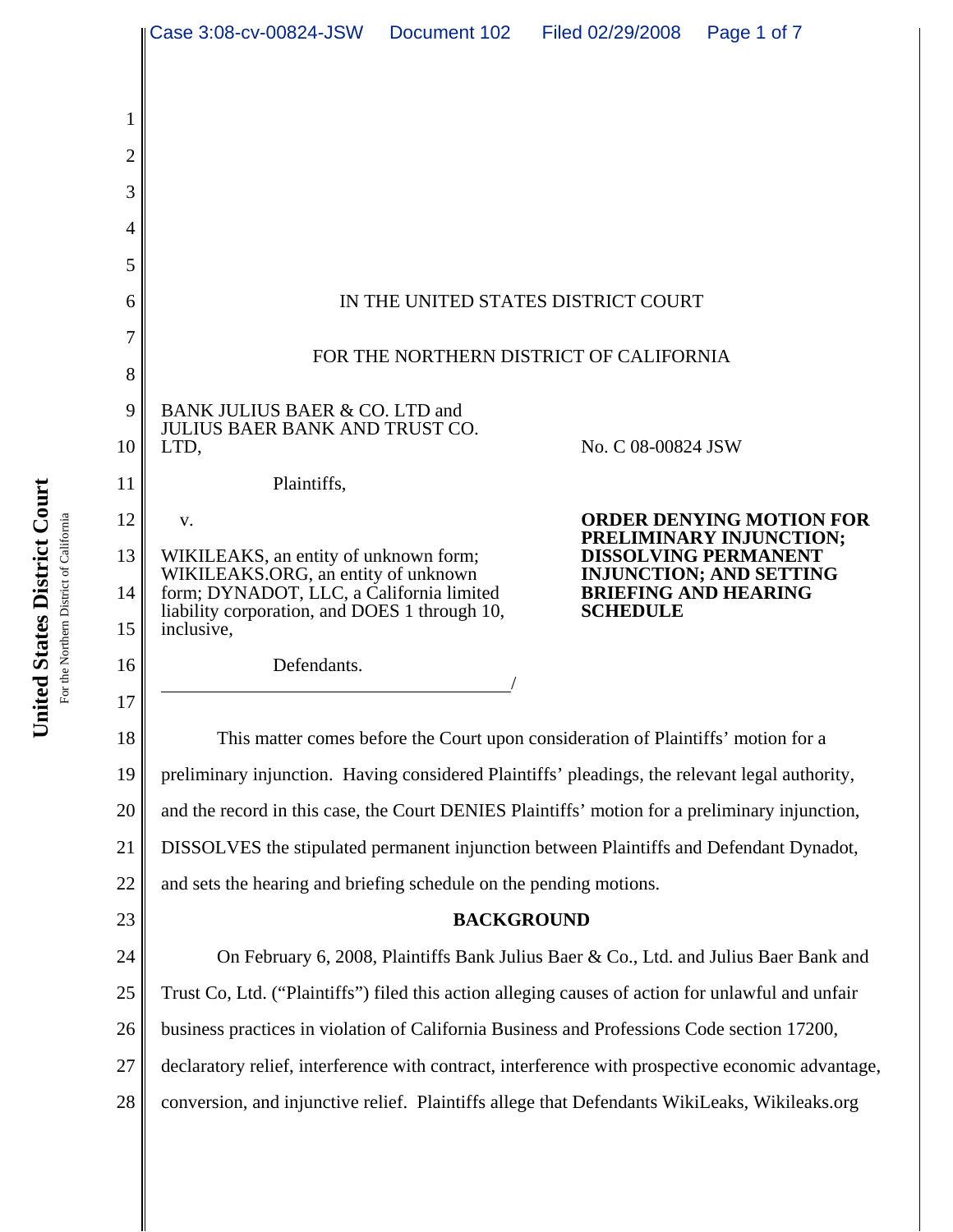2 3 4 and Dynadot, LLC have unlawfully and wrongfully published on the website wikileaks.org confidential, as well as forged, bank documents belonging to Plaintiffs. Plaintiffs allege that such publication violates consumer banking and privacy protection law, under both foreign and American law.

5 6 7 8 9 10 11 12 13 14 15 16 17 18 On February 8, 2008, Plaintiffs filed an *ex parte* application for a temporary restraining order ("TRO") and order to show cause re preliminary injunction. The Court set out a briefing schedule requiring any opposition be filed no later than February 12, 2008. Although duly served, the Court received no response from any defendant. On February 14, 2008, this Court held a hearing at which Plaintiffs and Defendant Dynadot appeared and represented that they had reached an agreement. Per that agreement, Dynadot would (1) lock the wikileaks.org domain name and account in order to prevent access to and any changes from being made to the domain name and account information, and (2) disable the website such that the optional private who-is service for the domain name and account remained turned off. On February 15, 2008, the Court approved the parties' settlement agreement and issued the agreed-upon permanent injunction, pending further order of the Court. In addition, on February 15, 2008, the Court entered the unopposed amended TRO against WikiLeaks which restrained WikiLeaks, or its agents, from the display, use or dissemination of the property identified by the Plaintiffs as private, personal banking information of its clients.

19 20 21 22 23 24 25 26 27 In order granting the TRO, the Court further issued an Order to Show Cause ("OSC") to WikiLeaks to demonstrate why a preliminary injunction should not issue continuing the TRO. Any opposition papers were due to be filed by no later than noon on February 20, 2008 and any reply was to be filed by no later than noon on February 26, 2008. The Court set a hearing on the motion for a preliminary injunction for February 29, 2008 at 9:00 a.m. Again, the Court did not receive an opposition or filing from any party, or related or interested party, by the deadline set in its OSC. However, between February 26, 2008 and February 28, 2008, the Court received numerous filings from various interested parties seeking to be heard as *amicus curiae*, moving to intervene and moving to dismiss. The Court did not receive any submission from Defendant

United States District Court **United States District Court** For the Northern District of California For the Northern District of California

28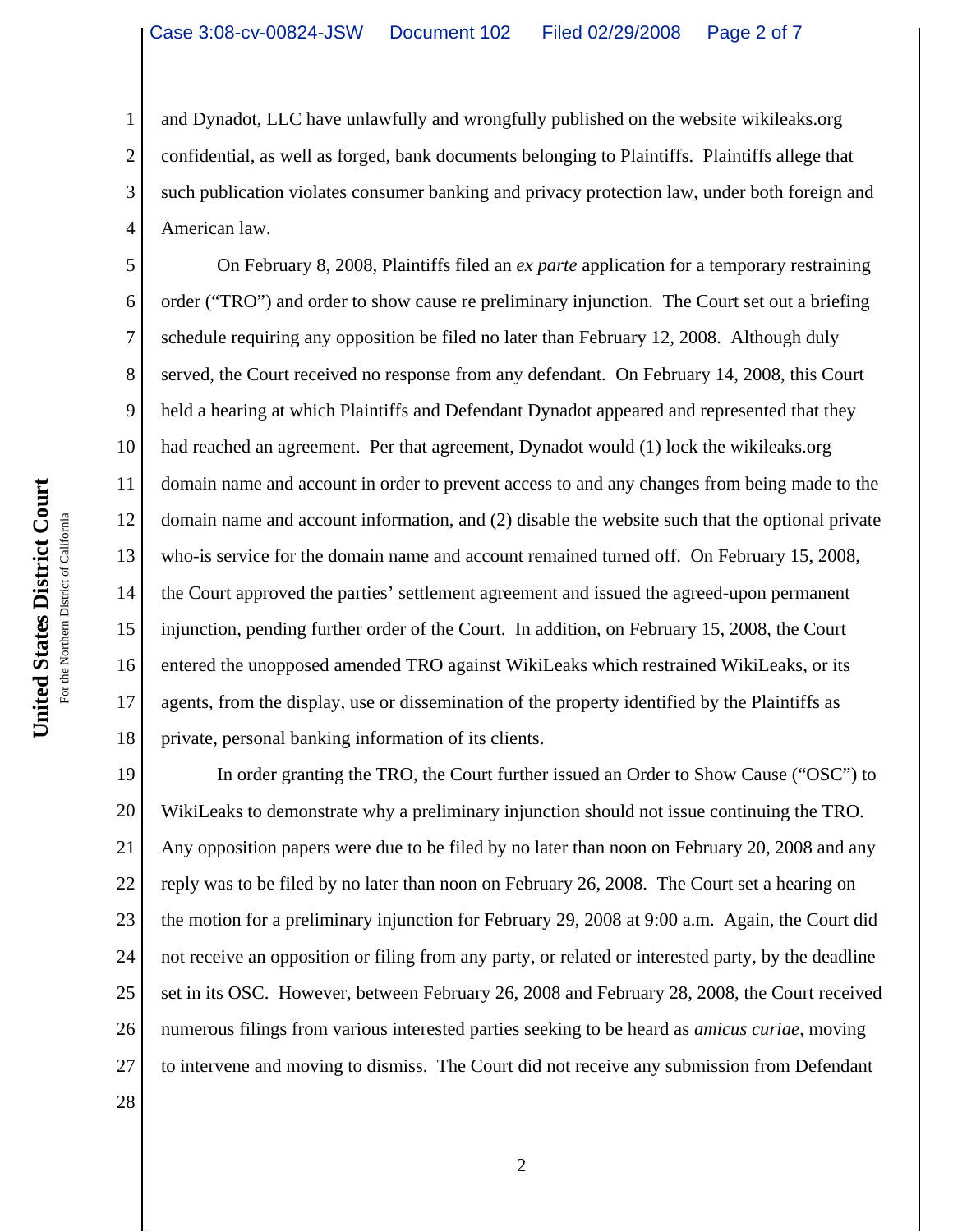1 2 Dynadot and received only a notice to appear and joinder in the various *amicus* briefs by an individual, John Shipton, who claims to be the owner of the wikileaks.org domain name.

3 4 5 6 On February 29, 2008, this Court held a hearing on the motion for preliminary injunction and heard at length from all concerned parties, including Plaintiffs, Dynadot, Mr. Shipton, the website's domain name owner, Daniel Mathews, a user and potential officer of wikileaks.org, and the numerous *amicus curiae*.

7 8 9 10 11 The issues pending before this Court are whether the stipulated permanent injunction between Plaintiffs and Dynadot should be dissolved, whether Plaintiffs' motion for preliminary injunction against WikiLeaks should be granted, and how to proceed procedurally with the various interested parties before this Court. As addressed at the hearing on this matter, the Court sets out its reasons and final adjudication pertaining to those issues.

### **ANALYSIS**

# **A. Standards Applicable to Motions for Preliminary Injunction.**

14 15 16 17 18 19 20 21 22 23 The standards for obtaining a preliminary injunction are well established. It is appropriate to issue a preliminary injunction if the moving party establishes either (1) a combination of probable success on the merits and the possibility of irreparable injury, or (2) that serious questions are raised and the balance of hardships tips sharply in favor of the moving party. *Stuhlbarg Intern. Sales Co. v. John D. Brush and Co.*, 240 F.3d 832, 839-840 (9th Cir. 2001). "'These formulations are not different tests, but represent two points on a sliding scale in which the degree of irreparable harm increases as likelihood of success on the merits decreases.'" *Associated Gen. Contractors of Calif. v. Coalition for Economic Equity*, 950 F.2d 1401, 1410 (9th Cir. 1991) (quoting *Big Country Foods, Inc. v. Board of Education*, 868 F.2d 1085, 1088 (9th Cir. 1989)).

24 25 26 In addition, within the Ninth Circuit, the Court also must consider the public interest when it assesses the propriety of issuing an injunction. *Sammartano v. First Judicial District Court*, 303 F.3d 959, 973 (9th Cir. 2002).

12

13

27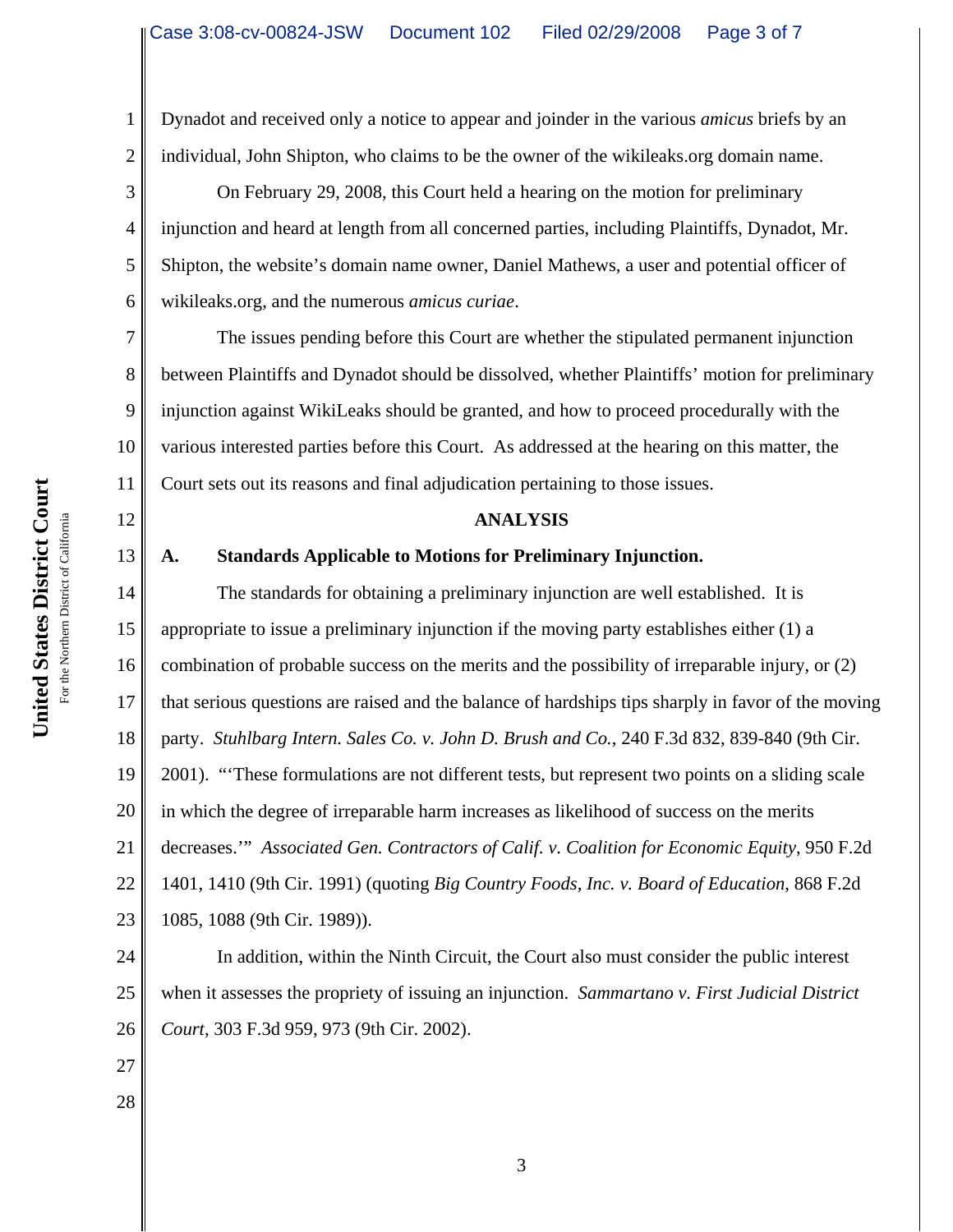| $\frac{1}{2}$<br>$\mathbf{\v{}}$<br>J<br>נו<br>מ | литери<br>سمبريات<br>$\tilde{ }$ |
|--------------------------------------------------|----------------------------------|
| rann<br>hat as                                   | For the Northern District of     |
| ě<br>Š                                           |                                  |

1

2

3

4

5

6

7

8

9

## **B. Concerns Before the Court.**

#### **1. Subject Matter Jurisdiction.**

The record has been substantially developed since the last hearing on this matter on the initial TRO. Although the *amicus curiae* have not as yet been granted the right to appear as intervenors due at least in part to the expediency of the proceedings, the interested parties have raised many issues which were not raised previously. In addition, federal courts have a duty to raise and decide issues of subject matter jurisdiction *sue sponte*, if at any time it appears that subject matter jurisdiction may be lacking. Fed. R. Civ. P. 12; *Augustine v. United States*, 704 F.2d 1074, 1077 (9th Cir. 1983).

10 11 12 13 14 15 16 17 18 19 20 From the face of the Complaint, Plaintiffs have indicated that they are themselves foreign citizens and entities formed and operated under the laws of Switzerland and the Cayman Islands. (Compl., ¶¶ 5, 6.) In addition, Plaintiffs have alleged that although Dynadot is a citizen of California, other "Defendants are each citizens or subjects of a State or different States or foreign states, with some of them located in and residing within the State of California." (*Id.*, ¶ 3.) Plaintiffs further allege that Defendant WikiLeaks is "a fictitious business name, alias and/or entity of unknown type and origin, with its principal place of business in the State of California." (*Id*., ¶ 7.) Although there is no firm evidence of the citizenship of the named defendants, except Dynadot, during the oral argument on the pending motion, counsel for Mr. Shipton appeared and represented that the owner of the domain name wikileaks.org is a citizen of Australia and a resident of Kenya.

21 22 23 24 25 26 27 From the founding of the federal courts, it has been unanimously held that "the courts of the United States have no jurisdiction of cases between aliens." *Montalet v. Murray*, 8 U.S. (4 Cranch) 46 (1807). The Ninth Circuit has adhered to this rule. "Diversity jurisdiction does not encompass foreign plaintiffs suing foreign defendants." *Cheng v. Boeing Co.*, 708 F.2d 1406, 1412 (9th Cir. 1983). The presence of citizen defendants does not preserve jurisdiction as to the alien. *Faysound Limited v. United Coconut Chemical, Inc.*, 878 F.2d 290, 294 (9th Cir. 1989) (citing *Boeing*, 708 F.2d at 1412). In order for the Court to exercise subject matter jurisdiction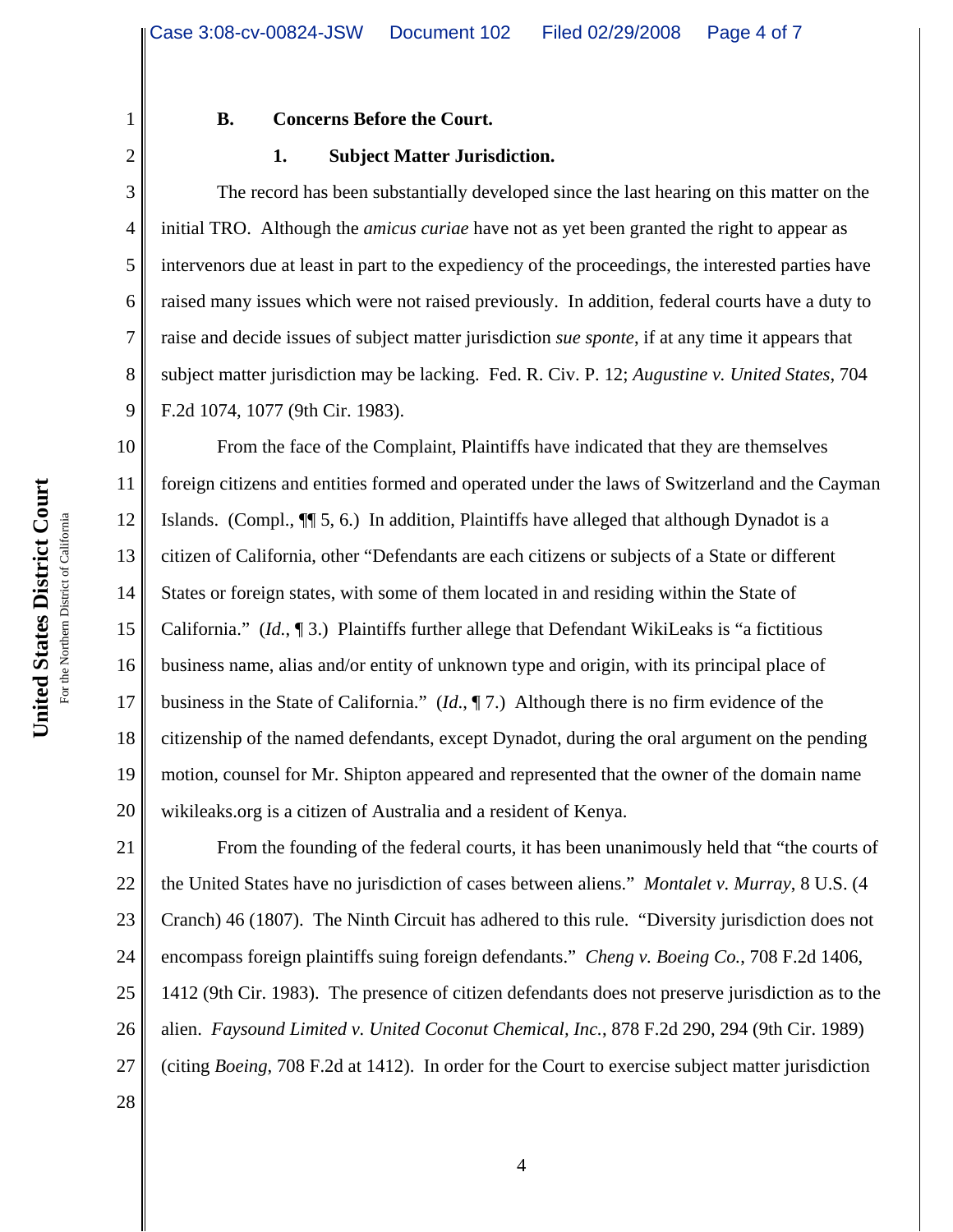2 over this matter, complete diversity must be established under the original Complaint. *See Owen Equipment & Erection Co. v. Kroger*, 437 U.S. 365, 373 (1978).

The Court is concerned that it may well lack subject matter jurisdiction over this matter in its entirety. $<sup>1</sup>$ </sup>

1

3

4

5

# **2. Public Interest.**

6 7 8 9 10 11 12 13 14 15 Within the Ninth Circuit, the Court must consider the public interest when it assesses the propriety of issuing an injunction. *Sammartano*, 303 F.3d at 973. As made abundantly clear by the various submissions of the *amicus curiae*, the current request for an injunction, as well as the Court's original entry of a stipulated injunction, raises issues regarding possible infringement of protections afforded to the public by the First Amendment to the United States Constitution. The First Amendment encompasses the "right to receive information and ideas." *Kleindienst v. Mandel*, 408 U.S. 753, 762 (19720 (citation omitted); *see also Board of Education v. Pico*, 457 U.S. 853, 867 (1982) ("the right to receive ideas is a necessary predicate to the *recipient's* meaningful exercise of his own rights of speech, press, and political freedom") (emphasis in original).

16 17 18 19 20 21 Although the matter of the First Amendment implications of the permanent injunction against Dynadot or the more limited preliminary injunction Plaintiffs seek against WikiLeaks has not been fully briefed, it is clear that in all but the most exceptional circumstances, an injunction restricting speech pending final resolution of the constitutional concerns is impermissible. *See Proctor & Gamble Co. v. Bankers Trust Co.*, 78 F.3d 219, 226-27 (6th Cir. 1996).

22

# **3. Efficacy of an Injunction.**

23 24 25 The record currently before the Court indicates that even the broad injunction issued as to Dynadot had exactly the opposite effect as was intended. The private, stolen material was transmitted over the internet via mirror websites which are maintained in different countries all

26

27 28 <sup>1</sup> Although Plaintiffs pleaded jurisdiction under 28 U.S.C. § 1350 for a "civil action by an alien for a tort committed in violation of a treaty of the United States," the Complaint does not state a cause of action under any specific treaty, and counsel for Plaintiffs conceded that the Court does not maintain jurisdiction under this alternative ground. (*See* Compl., ¶

2.)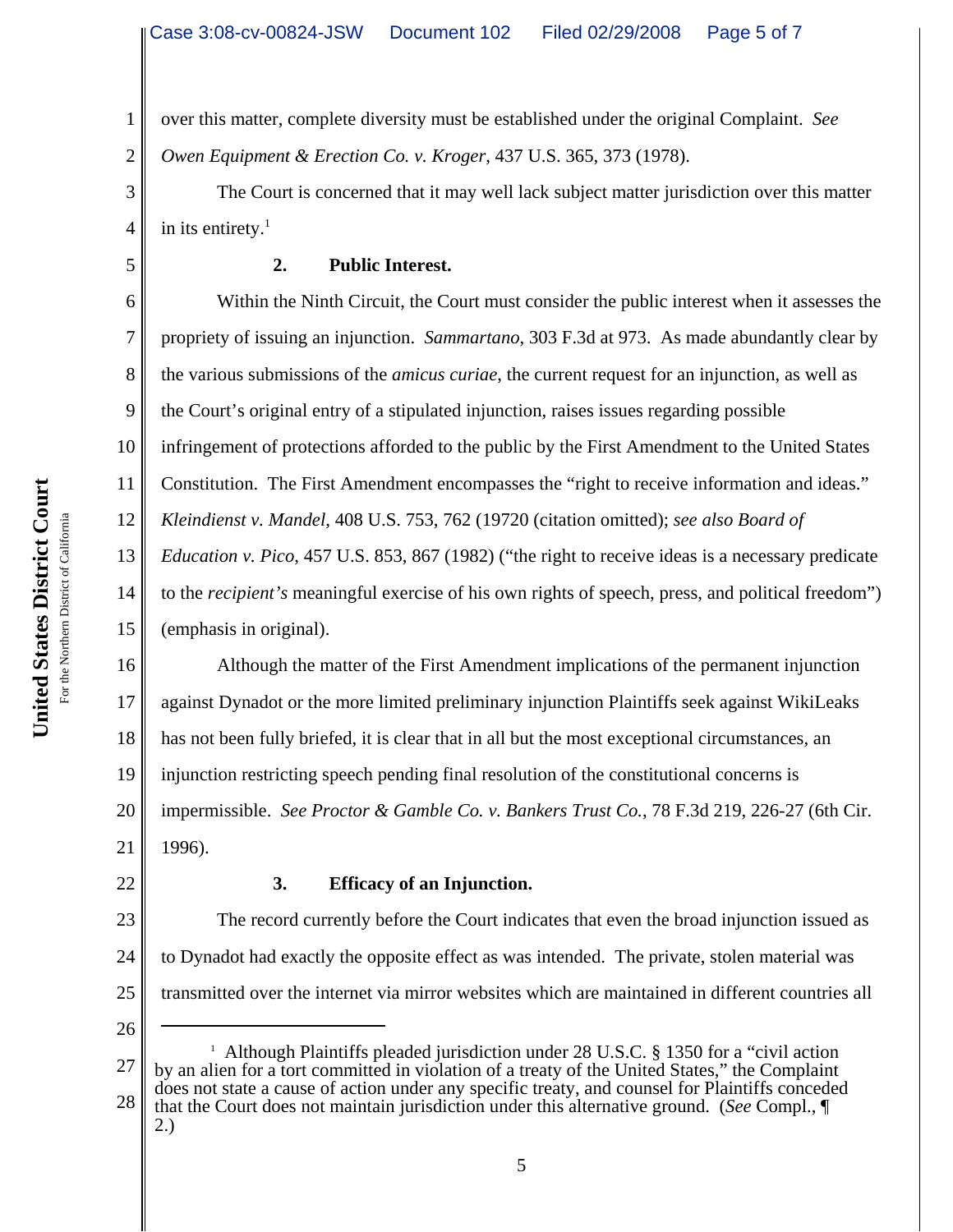2 3 4 5 6 7 8 9 10 over the world. Further, the press generated by this Court's action increased public attention to the fact that such information was readily accessible online. The Court is not convinced that Plaintiffs have made an adequate showing that any restraining injunction in this case would serve its intended purpose. *See Nebraska Press Association v. Stuart*, 427 U.S. 539, 569 (1976). In addition, there is evidence in the record that "the cat is out of the bag" and the issuance of an injunction would therefore be ineffective to protect the professed privacy rights of the bank's clients. *See In re Charlotte Observer*, 921 F.2d 47, 50 (4th Cir. 1990); *see also Central Hudson Gas & Electric Corp. v. Public Service Commission of New York*, 447 U.S. 557, 564 (1980) (law that restricts speech must directly advance the state interest involved and may not be sustained if it provides only ineffective or remote support for that purpose.)

United States District Court **United States District Court**

# 11

25

1

### **4. Narrowly Tailored Remedy.**

12 13 14 15 16 17 18 19 20 21 22 23 24 At the TRO hearing, the Court was concerned that because WikiLeaks failed to appear and no interested party appeared on their behalf, the only effective remedy to stop the leaking of personal banking information was the broad remedy it made available by signing the stipulated permanent injunction between Plaintiffs and Dynadot. However, now that the Court has the full panoply of parties and the interested entities before it, the Court is concerned that an injunctive remedy, if any, that may be available to Plaintiffs should be narrowly tailored and the least restrictive means to achieve the purpose of protecting banking clients from disclosure of their personal information. For example, given sufficient evidence that the Court has jurisdiction to hear the matter and that the restriction would be constitutionally valid, the Court might fashion an injunction requiring the limited redaction of identifying information on the leaked documents. Because the Court is not convinced that the existing permanent injunction is the least restrictive means to achieve Plaintiffs' goals, this additional reason counsels against maintaining the permanent injunction or issuing a preliminary injunction at this time.

## **CONCLUSION**

26 27 28 For the above reasons, the Court DISSOLVES the stipulated permanent injunction between Plaintiffs and Dynadot. In addition, the Court DENIES Plaintiffs' motion for a preliminary injunction and DECLINES to extend the TRO. Lastly, the Court addresses the